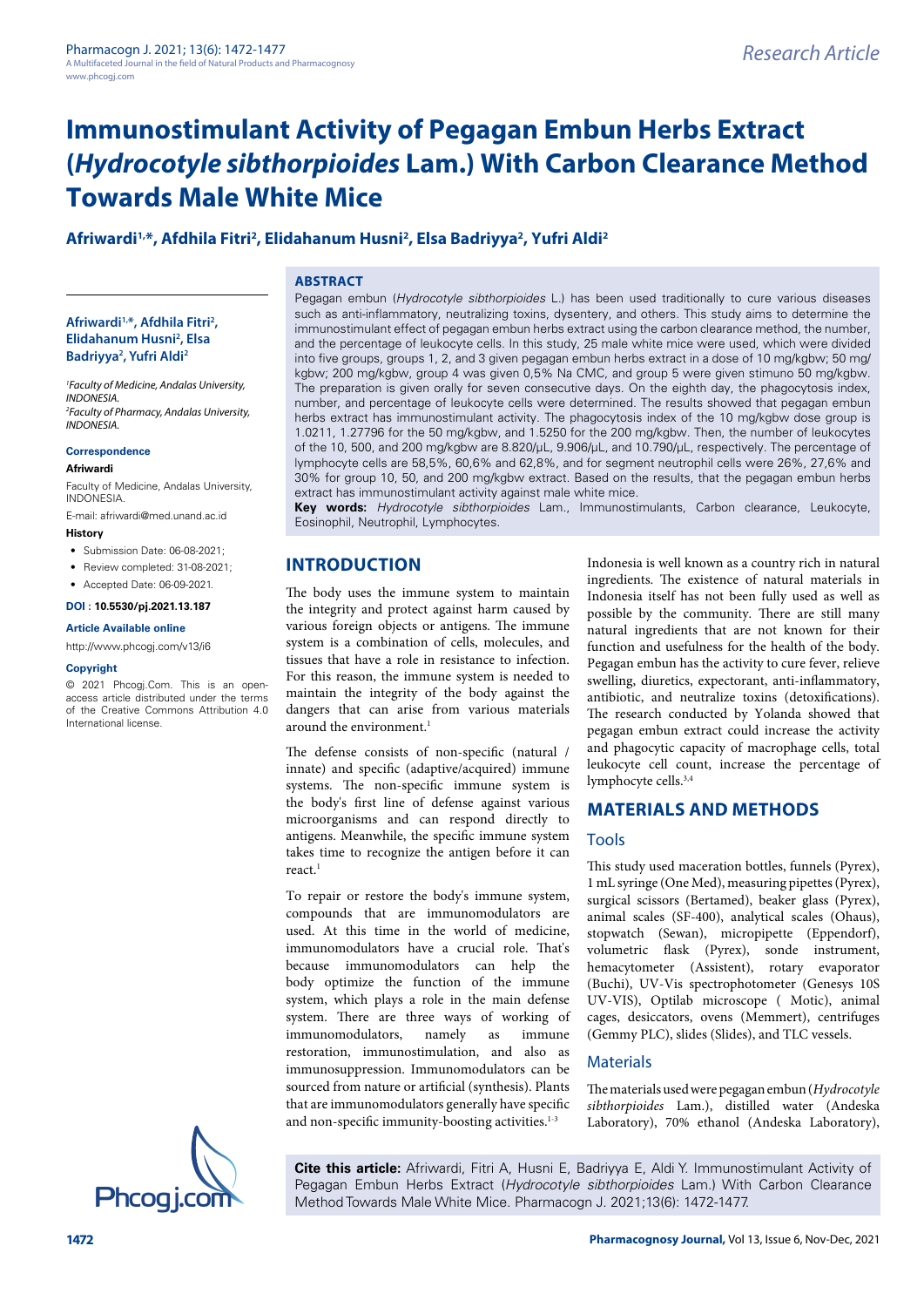80% ethanol, silica gel 60  $F_{254}$  (Sentana), physiological saline (Andeska Laboratory), rutin, AlCl<sub>3</sub>, Na acetate 1 M, NaCMC 0.5%, Giemsa stain (Merck), china ink (Yamura), 1% acetic acid (Merck), Turk reagent (St. Reagensia), Mg, 2N HCl, FeCl<sub>2</sub>, Liberman Burchard reagent, Mayer's reagent, Dragendorff's reagent, and stimuno (Dexa Medica, Batch No.: 462619).

## Place of collection and identification of samples

The sample used for this study was pegagan embun taken in Batu Gadang Village, Lubuk Kilangan District, West Sumatra, Padang City. The plants were identified in Herbarium Andalas (ANDA), Department of Biology, Faculty of Mathematics and Natural Sciences (FMIPA) Andalas University (UNAND) Padang, West Sumatra.

#### Extract preparation

250 g of pegagan embun Simplicia powder has been finely ground, macerated using 70% ethanol as solvent. Put the dry Simplicia powder into the macerator, add 2.5 L of ethanol. Soak for the first six hours, stirring occasionally, then let stand for 18 hours and strain. Repeat the filtering process twice with the same type and amount. Collect all the macerate, then evaporate with a rotary evaporator until a thick extract is obtained.

## Extract standardization

Non-specific and specific characterization of pegagan embun herb extract was carried out, non-specific characterization in the form of drying loss and total ash content. In contrast, specific characterization was the organoleptic test, identity parameter, the chemical content test of extract, and thin-layer chromatography.

## Dosage

Using 3 variant doses of pegagan embun extract 10, 50, and 200 mg/kgbw.4

#### Immunomodulatory activity testing

Mice divide into five groups. The negative control group was given 0.5% Na CMC, and another three groups were given pegagan embun herb extract. The preparation of the test was carried out orally once a day for seven days. On the eighth day after administration, blood was taken in the tail capillary. Mice blood was taken in the 3rd, 6th, 9th, 12th, and 15th minutes after carbon injection, 25 µl of blood was taken and 4 ml of 1% acetic acid was added. Absorption was measured at a wavelength of 650 nm. The mice that have been tested for carbon clearance were sacrificed.5

#### Percentage of leukocyte types

One drop of blood is dripped on the object-glass and leveled with another object-glass, then dried. After drying, add the methanol to coat the whole blood smear and leave it for 5 minutes. Add one drop of Giemsa solution, which has been diluted with distilled water (1:20), left for 20 minutes, rinsed with distilled water, dried. Calculate the number of eosinophil cells, stem neutrophils, segment neutrophils, lymphocytes, and monocytes under a microscope at 100X.6

#### Total leukocyte cell with haemocytometer

Fresh blood is taken with a leukocyte pipette up to 0.5 points. Add Turk solution to 11 points, shaken for 15-30 seconds, three drops discarded, next drop entered in the count room. Leave it for 3 minutes and then count the total leukocyte cells in the microscope in 40X.7

#### Data analysis

The data was obtained from the immunostimulant activity, leukocyte cell count, and total leukocyte cell count of the sample. The data was

then statistically analyzed using one-way analysis of variance analysis (ANOVA) and followed by Duncan Multiple Range Test using IBM SPSS 26 version.

## **RESULTS AND DISCUSSIONS**

The plant used in this research is pegagan embun. The plant identification was carried out at the Laboratory Herbarium, Department of Biology, Faculty of Mathematics and Natural Sciences, Andalas University (ANDA).

The process of pegagan embun herb extract begins with the collection of fresh samples. Then the sample was washed with running water to remove the dirt attached to the sample. Then the sample was dried by aerating. The dried samples were mashed using a grinder to obtain simplicia as much as 1037,0565 grams, then extracted using the maceration method using 70% ethanol as solvent. The maceration process produces a thick extract of 170,74 grams with a yield of 16.4646%. The extraction results were in accordance with the specifications in the Indonesian Herbal Pharmacopoeia.

The organoleptic examination was carried out, which showed that the viscous extract had a characteristic odor, dark brown color, and a bitter taste. The chemical content test of the extract or phytochemical test showed that the pegagan embun herb extract contained positive flavonoids, phenolics, saponins, and terpenoids.

In Thin Layer Chromatography, the comparison compounds used was rutin, for the stationary phase used was silica gel  $F_{254}$  and the mobile phase used were n-butanol: acetic acid: distilled water (4:1:5). TLC profile examination of the extract was carried out under UV light with a wavelength of 366 nm and using  $\text{AlCl}_3$  stain viewer. From the results of the examination, the Rf value was 0,6.

Immunomodulatory activity of the extract of pegagan embun (*Hydrocotyle sibthorpioides* Lam.) herbs was test used experimental animal 25 male white mice (Mus musculus L.) BALB/c strain, aged 2-3 months, were divided into five groups. Groups 1, 2, and 3 were given pegagan embun herbs extract at doses of 10, 50, and 200 mg/kgbw, group 4 was given 0.5% Na CMC, and group 5 was given Stimuno at 50 mg/kgbw.

Mice were chosen because they are easy to obtain, relatively inexpensive, easy to handle, and physiologically similar to humans. To reduce deviations from the results of the study, mice with the same strain and sex, age, and weight were relatively the same. The immune system is also influenced by estrogen and testosterone, so male mice were chosen because they have more stable hormones than female mice.8 The experimental animals used have met the ethical approval by the competent ethics committee. In this study, ethical approval was carried out by the Research Ethics Committee of the Faculty of Medicine, Andalas University, with approval number 274/UN.16.2/ KEP-FK/2021.

The carbon clearance method was used to measure the activity of phagocytic cells in killing pathogenic organisms that enter the body. The carbon used as a marker is administered intravenously. Carbon clearance is seen at the times of testing at 3, 6, 9, 12, and 15 minutes. Carbon levels in the blood will decrease over time due to phagocytic events by leukocytes, especially by monocytes, neutrophils, eosinophils, and macrophages. The use of carbon as a marker has the advantage that the particle size is smaller and more stable so that the carbon does not cause blockage of blood vessels and lungs. Carbon also has characteristics as an antigen because of its isolation which is not normally found in the body.<sup>9,10</sup>

Carbon suspension was made using Na CMC with a concentration of 0.5% (w/v) and added with physiological saline to obtain a 64 mg/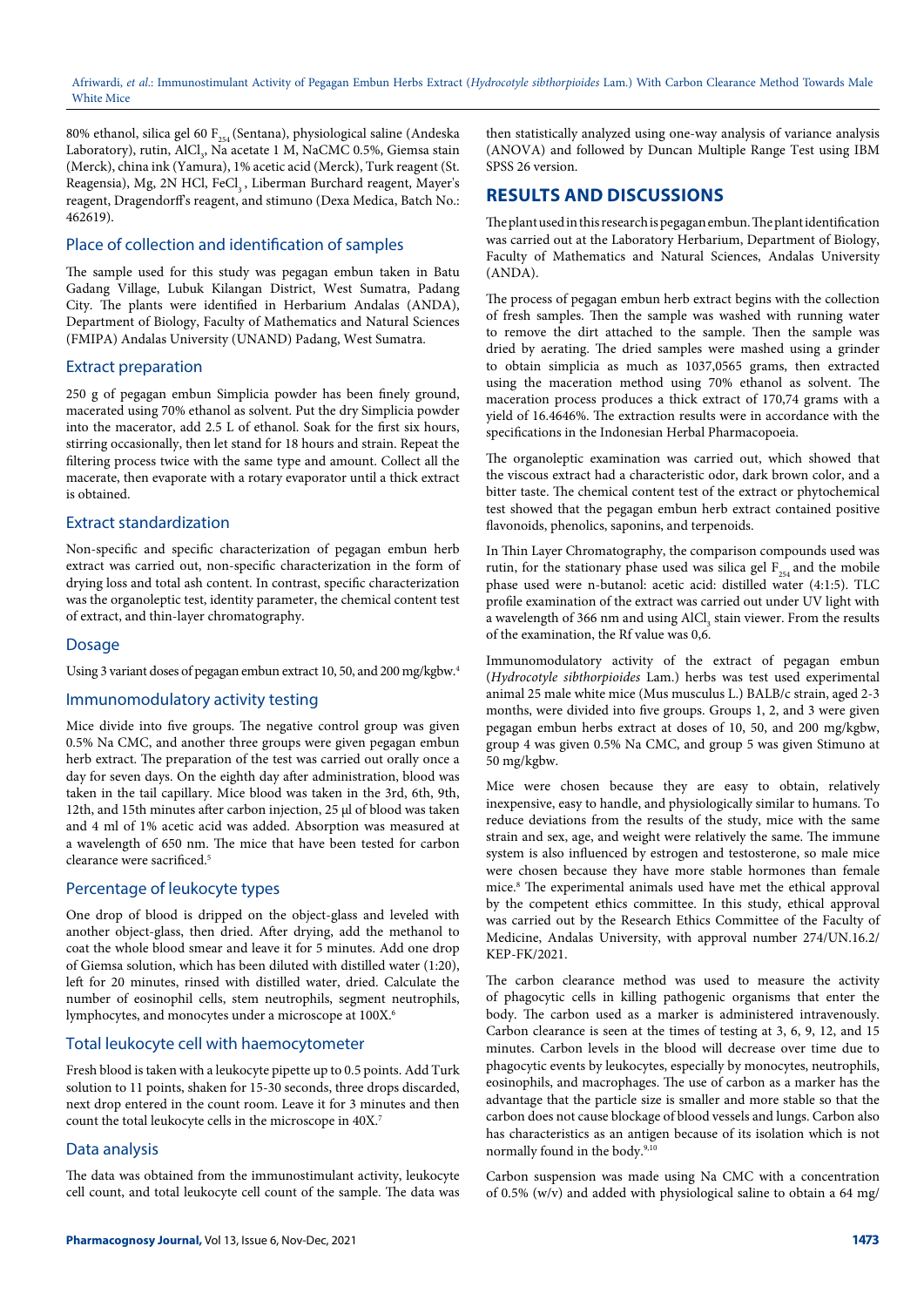ml concentration. The use of physiological saline in the manufacture of suspensions aims to ensure that the condition of the carbon suspension preparation (Chinese ink) is the same as that of the test animal body (isotonic)<sup>\*</sup> To see the phagocytic effect of the pegagan embun herbs extract, a standard curve was made between the carbon content in the blood and the absorbance value measured by a UV-Vis spectrophotometer. The carbon standard curve was determined with concentration series 40, 60, 80, 100, and 120 ppm. Measurement of the maximum absorption length is carried out running from a wavelength of 600-700 nm. The results of running show that the maximum wavelength of the carbon standard is at a wavelength of 636.5 nm. From the results of the determination of carbon obtained standard curve regression equation  $y = 0.0056x + 0.1034$  and value of  $R^2$  is 0.9959.

The value of the regression equation showed that there was a linear relationship between the carbon concentration in the blood of mice with the absorbance. The immunomodulatory pegagan embun herbs extract results were seen in the decrease in carbon absorbance every minute in the blood of male white mice that were given the test preparation for seven consecutive days. The reduced levels of carbon in the blood of the test animals at every minute of the test showed that the carbon concentration in the blood of mice was getting lower. It also showed an increase in the phagocytic activity of carbon in each group of extracts.

Carbon in the blood will stimulate the formation of a non-specific immune system in the form of phagocytic cells. Phagocytic cells that are active due to non-specific stimulants can quickly recognize the type of foreign antigen that enters the body and then destroy and clear the foreign antigen from the bloodstream. From the absorbance data, the value of the phagocytosis constant can be calculated.

The phagocytic constant is one of the parameters that show the speed of phagocytosis. The greater the rate of phagocytosis, the higher the phagocytic carbon clearance. After obtaining the value of the phagocytosis constant, the value of the phagocytosis index can be obtained. The average value of the phagocytic index is greater than 1, indicating that the test substance has immunostimulatory activity. However, if the average value of the phagocytic index is below 1, the test substance has immunosuppressant activity.



**Figure 1:** Thin chromatography profile of pegagan embun herbs. (S) pegagan embun extract, (P) rutin.



**Figure 2:** Graph of phagocytosis index value in male white mice given pegagan embun herbs extract for seven days.



**Figure 3:** Graph of the percentage of leukocytes in male white mice given pegagan embun herbs extract for seven days.

**Table 1: The results of the total leukocyte count in male white mice given pegagan embun herbs extract for seven days.**

| Total leukocyte (/µL blood) |                   |
|-----------------------------|-------------------|
| Doses                       | Mean $\pm$ SD     |
| Na CMC 0,5%                 | $7750 \pm 554,5$  |
| 10 mg/kgbw                  | $8820 \pm 148,3$  |
| 50 mg/kgbw                  | $9906 \pm 658,9$  |
| 200 mg/kgbw                 | $10790 \pm 624.9$ |
| Stimuno 50 mg/kgbw          | $9710 \pm 653,2$  |

From the data (Figure 2), it can be seen that the average phagocytosis index for pegagan embun herbs extracts 10, 50, and 200 mg/kgbw is greater than one (IF>1). So it can be said that the extracts of pegagan embun herbs at doses of 10 mg/kg, 50 mg/kg, and 200 mg/kg are immunostimulants. The highest phagocytic index value was indicated by the dose group of 200 mg/kg body weight, with a value of 1,5250. It can be concluded that the group with pegagan embun extract at a dose of 200 mg/kgbw had the best phagocytosis ability among the other dose groups. The results of the one-way ANOVA test obtained a significant result of 0.009 (p<0.05). These results indicate that there are substantial differences between the five groups in the phagocytosis index. Then proceed with Duncan's test analysis to see the effect of each treatment group. Duncan's test analysis results showed that the phagocytosis index at a dose of 10 mg/kgbw, stimuno, and a dose of 50 mg/kgbw had no significant difference. For the dose of 10 mg/kgbw and stimuno, there was a significant difference with the treatment group at a dose of 200 mg/kgbw. And for a dose of 50 mg/kg with a dose of 200 mg/kgbw, there is no significant difference.

The results of the total leukocyte cell count of the one-way ANOVA test obtained a significant result of 0.000 (p<0.05). These results indicate that there are significant differences between the five groups in total leukocyte cells and suggest that the hypothesis has been proven that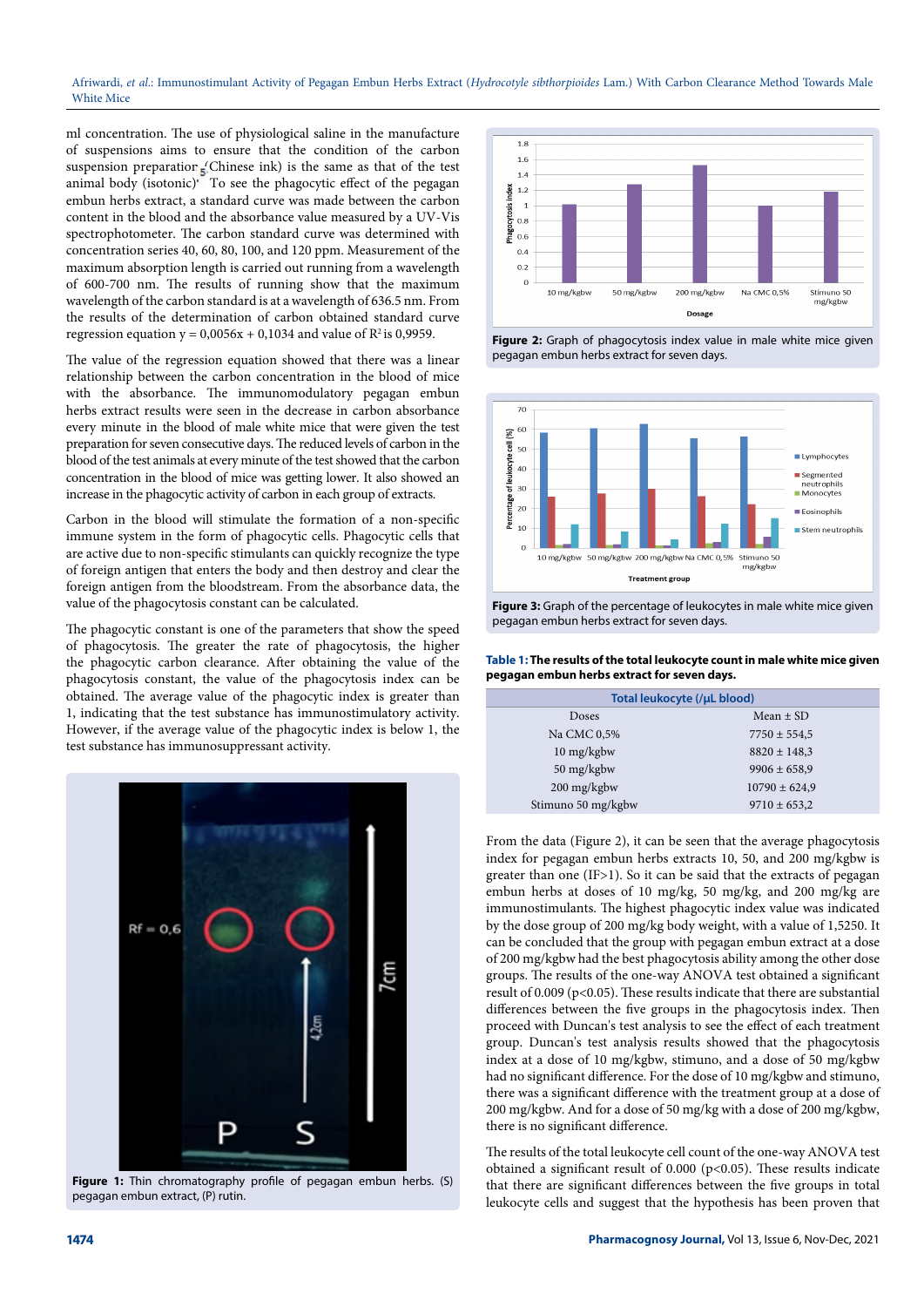administration of pegagan embun herbs extract can increase whole leukocyte cells. The results of Duncan's test analysis showed significant differences in total leukocyte cells in all treatment groups. Still, between the stimuno treatment groups at a dose of 50 mg/kgbw, there was no significant difference. The highest total leukocytes count was found in the treatment group given the pegagan embun herbs extract at a dose of 200 mg/kgbw. Leukocytes play a role in fighting various germs that cause infection and foreign objects that enter the body. The total number of normal leukocytes in mice ranged from 6-15x10<sup>3</sup>/m<sup>3</sup>. An increase in the number of leukocytes indicates a response to the body's resistance to disease-causing agents and is also associated with a stimulating effect on immune function and phagocytic capacity.11-13

The results of the calculation of the percentage of leukocyte cell types in male white mice after the administration of pegagan embun herbs extract. The highest percentages are lymphocytes, and the least are stem neutrophils. One-way ANOVA test showed that the pegagan embun herbs extract doses of 10, 50, and 200 mg/kgbw affected the percentage of lymphocytes, segment neutrophils, eosinophils, and stem neutrophils significantly ( $p$ <0.05), but did not show a significant difference ( $p$ <0.05).  $p$ > 0.05) to the percentage of monocytes.

The results of the study and data analysis showed that the pegagan embun herbs extract at doses of 10, 50, 200 mg/kgbw increased immunostimulant activity, increased the total leukocyte cell count, increased the percentage of lymphocyte cells, segment neutrophil cells and decreased the percentage of stem neutrophil cells. The immunostimulant activity of the pegagan embun herbs extract depends on the amount of concentration given, where the higher the concentration of the extract, the higher its potential as an immunostimulator. The greater the concentration of pegagan embun herbs extract given, the greater the content of active ingredients that can affect immunostimulant activity. The active compound which is thought to be immunostimulant in pegagan embun extract is flavonoids. The mechanism of flavonoids as immunomodulators is by increasing the activity of IL-2 (interleukin 2) and lymphocyte proliferation. CD4+ cells will affect lymphocyte proliferation and then cause Th-1 cells to be activated. Activated Th-1 cells will affect IFN- which can activate macrophages which are characterized by increased phagocytic activity quickly and more efficiently in killing antigens

# **CONCLUSION**

The administration of pegagan embun (*Hydrocotyle sibthorpioides* Lam.) herb extract at doses of 10 mg/kgbw, 50 mg/kgbw, and 200 mg/kgbw has immunostimulant activity, can increase the number of leukocytes, and the percentage of leukocytes in the lymphocyte and neutrophil segments in male white mice.

## **ACKNOWLEDGMENT**

Profound Thanks towards Research Institution and Community Service (LPPM) of Andalas University, and this research was supported by PNBP ANDALAS UNIVERSITY, Padang, Indonesia, in the scheme of "Penelitian Dasar Unggulan Klaster Riset Publikasi Guru Besar Universitas Andalas (PDU KRP1GB UNAND), Batch I, Contract Number. T/7/UN.16.17/PT.01.03/KO-PDU-KRP1GB/2021

# **CONFLICTS OF INTEREST**

The authors declare that there is no conflicts of interest.

# **REFERENCES**

- 1. Bratawidjaja KG & RI. Imunologi Dasar. 2014.
- 2. Badrunasar A SH. Tumbuhan Liar Berkhasiat Obat. (Rachman E, Siarudin, eds.) Jawa Barat: Forda Press; 2016.
- Setiawati A DY. Efek Sitotoksik Ekstrak Dietil Eter Herba Pegagan Embun (*Hydrocotyle sibthorpioides* Lmk.) terhadap Sel Kanker Payudara MCF-7. Farm Sains dan Komunitas. 2015;12(1):1-5.
- 4. Afriwardi, Aldi Y, Dillasamola D, Larakhansa YA, Badriyya E. Immunostimulatory activities of pegagan embun (*Hydrocotyle sibthorpioides* Lam.) in white male mice. Pharmacogn J. 2021;13(2):368-375.
- 5. Aldi Y, Dillasamola D, Yanti GR. Immunomodulator activity of ethanol extract of tapak liman leaves (*Elephantopus scaber* Linn.). Pharmacogn J. 2019;11(6):1419-1427.
- 6. Aldi Y, Dewi ON, Uthia R. Uji Imunomodulator Dan Jumlah Sel Leukosit Dari Ekstrak Daun Kemangi (*Ocimum basilicum* L.) Pada Mencit Putih Jantan. Sci J Farm dan Kesehat. 2016;6(2):139.
- 7. Aldi Y, Dillasamola D, Florina T, Friardi D. Test Immunomodulatory Effects of Ethanol Extract Skin of Purple Sweet Potato (*Ipomoea batatas* (L.) Lam) with Carbon Clearance Method and the Number of Leukocytes. Res J Pharm Biol Chem Sci. 2016;7(5):1192-1200
- 8. Aldi Y, Amdani A, Bakhtiar A. Aktivitas Senyawa Skopoletin dari Buah Mengkudu (*Morinda citrifolia*, Linn.) terhadap Respon Fisiologi Makrofag Mencit Putih Jantan. Sci J Farm dan Kesehat. 2016;6(1):25-35.
- 9. Aldi Y, Ogiana N, Handayani D. Uji Imunomodulator Beberapa Subfraksi Ekstrak Etil Asetat Meniran (*Phyllanthus niruri* [L]) pada Mencit Putih Jantan dengan Metoda Carbon Clearance. B-Dent, J Kedokt Gigi Univ Baiturrahmah. 2018;1(1):70-82.
- 10. Dillasamola D, Aldi Y, Fakhri M, Diliarosta S, Biomechy Oktomalio P, Noverial. Immunomodulatory Effect Test From Moringa Leaf Extract (*Moringa oleifera* l.) with Carbon Clearance Method in Male White mice. Asian J Pharm Clin Res. 2018;11(9):241-245.
- 11. Djaelani, M. A., Kasiyati dan S. Jumlah leukosit, persentase limfosit dan persentase monosit ayam petelur jantan setelah perlakuan penambahan serbuk daun kelor pada pakan. NICHE J Trop Biol. 2020;3(1):45-49.
- 12. Septianto RD, Ardana IBK, Sudira IW, Dharmayuda AAGO. Profil Hematologi Mencit Pasca Pemberian Jamu Temulawak Secara Oral. Bul Vet Udayana. 2015;7(1):34-40.
- 13. Pujiastuti INE, Lestari SR, Gofur A. Gambaran Hematologi Mencit (Mus musculus) Model Toksisitas Subkronis. Scripta Biologica. 2017;4:75-78.
- 14. Lestari NLGD, Wiadnya IBR, Dewi LBK. Pemberian Filtrat Buah Pepaya (*Carica papaya* L.) Terhadap Titer Imunoglobulin G (IgG) Pada Kelinci Jantan (Orytolagus cuniculus) Dengan Teknik Hemaglutinasi. J Anal Biosains. 2017;4(1):6.
- 15. Putra B, Azizah RN, Nopriyanti EM. Efek Imunomodulator Ekstrak Etanol Herba Krokot (*Portulaca oleracea* L.) terhadap Tikus Putih (Rattus norvegicus) Jantan dengan Parameter Delayed Type Hypersensitivity (DTH). Jurnal Farmasi Galenik 2020;6(1):20-25.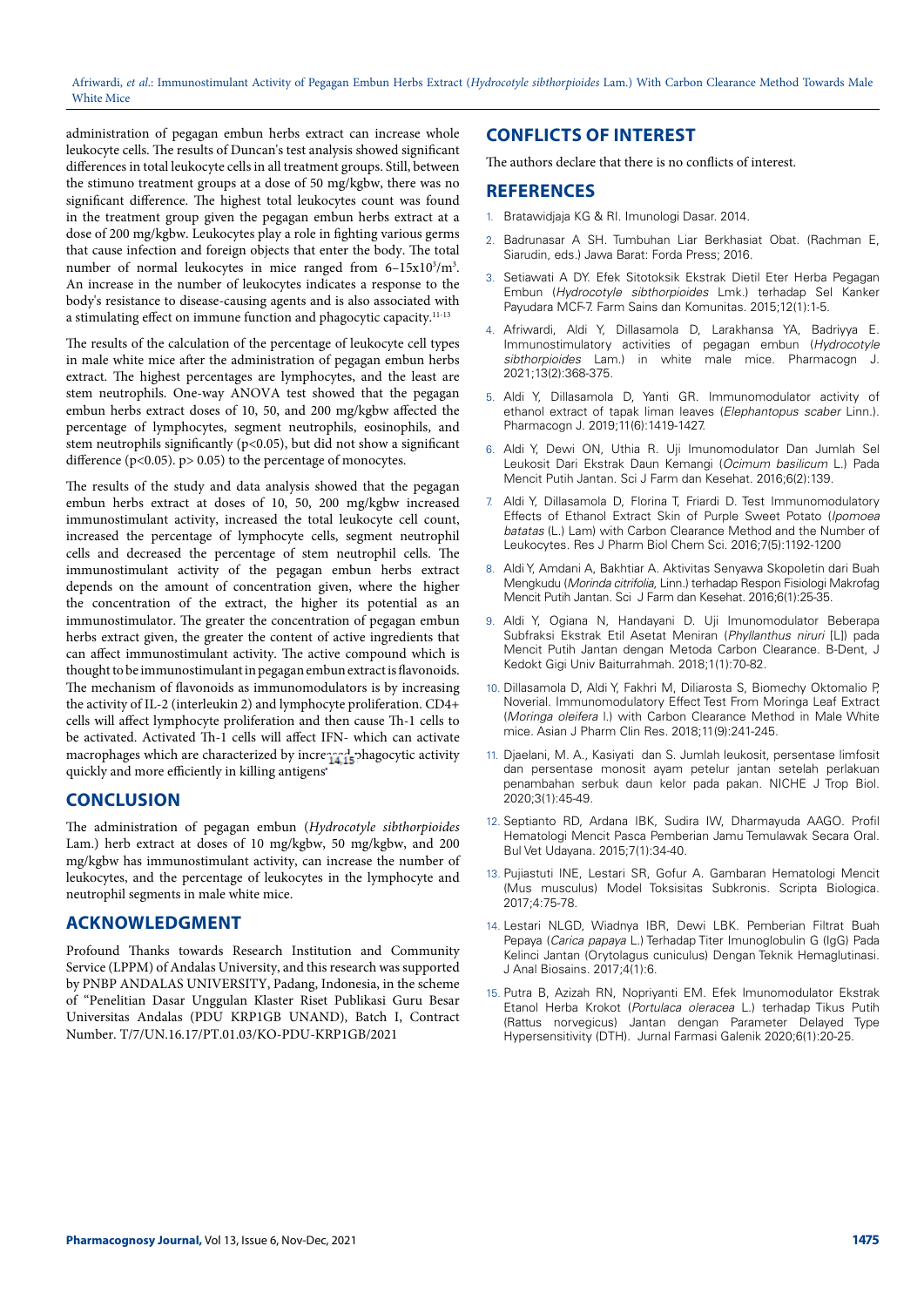